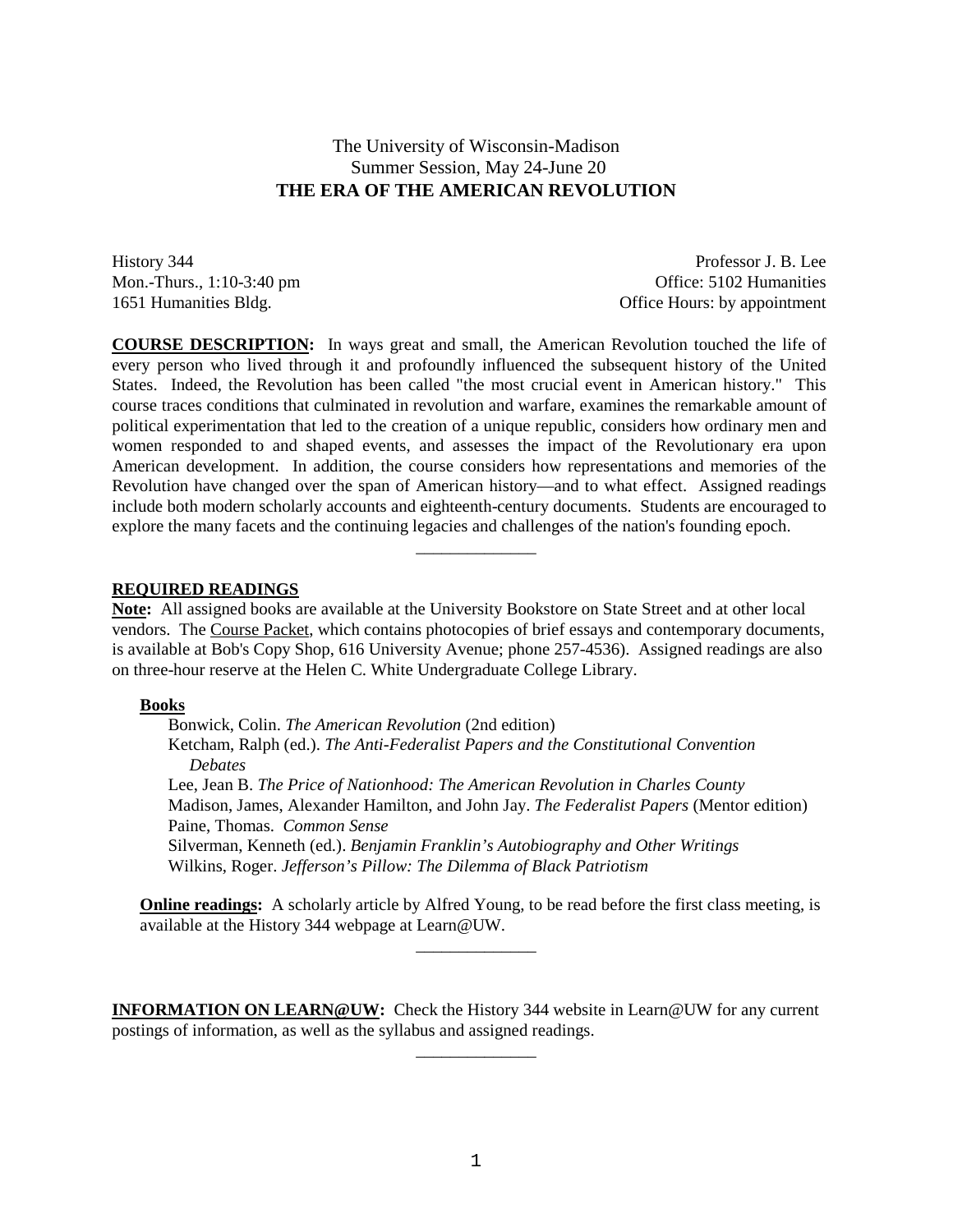### **ClASS SCHEDULE**

- **Note:** (1) Sources preceded by an asterisk (**\***) are in the Course Packet of photocopies.
	- (2) Sources preceded by a diamond  $\leftrightarrow$  should be accessed at the Learn  $@UW$  webpage for Hisory 344.

#### **WEEK 1**

May 24 Introductory Session

**Lecture:** Mystic Chords of Memory: The American Revolution in Historical Perspective, 1775-1876

#### **Reading assignment:**

♦ Alfred F. Young, "George Robert Twelves Hewes (1742-1840): A Boston Shoemaker and the Memory of the American Revolution," *William and Mary Quarterly* 38 (1981):561-623.

- May 25 **Lecture:** Great Britain and Its Empire **Lecture:** Colonial Landscapes **Reading assignment:** Kenneth Silverman, ed., *The Autobiography of Benjamin Franklin.*
	- \* Richard B. Morris, "Meet Dr. Franklin," *American Heritage* 23 (1971):81-91.
- May 26 **Lecture:** Degrees of Freedom **Reading assignment: \*** Letter from an Indentured Servant, 1756 **\*** Washington's Attempt to Import Paletines (i.e., Germans), 1774
	- Colin Bonwick, *The American Revolution* (2nd edition), the Introduction, chap. 1, and Tables 1-3.

## May 27 **Reading assignment:**

Bonwick, *American Revolution*, chap. 2. Jean B. Lee, *The Price of Nationhood: The American Revolution in Charles County*, Introduction and all of Part I (i.e., pp. 3-84). **Lecture:** Evangelicalism and Enlightenment

# **WEEK 2**

- May 31 **Lecture:** The Theory and Practice of Government **Reading assignment: \*** Excerpt from *The Second Treatise of Government*, by John Locke. **\*** Bernard Bailyn, "Power and Liberty: A Theory of Politics," in *The Ideological Origins of the American Revolution*, chap. 3. Bonwick, *American Revolution,* chap. 3.
- June 1 **Lecture:** Warfare and the Empire **Lecture:** Parliamentary Reforms, Colonial Responses **Reading assignment: \*** Resoloutions of the Stamp Act Congress, October 1765 **\*** The Declaratory Act, March 1766
	- Lee, *Price of Nationhood,* chap. 3.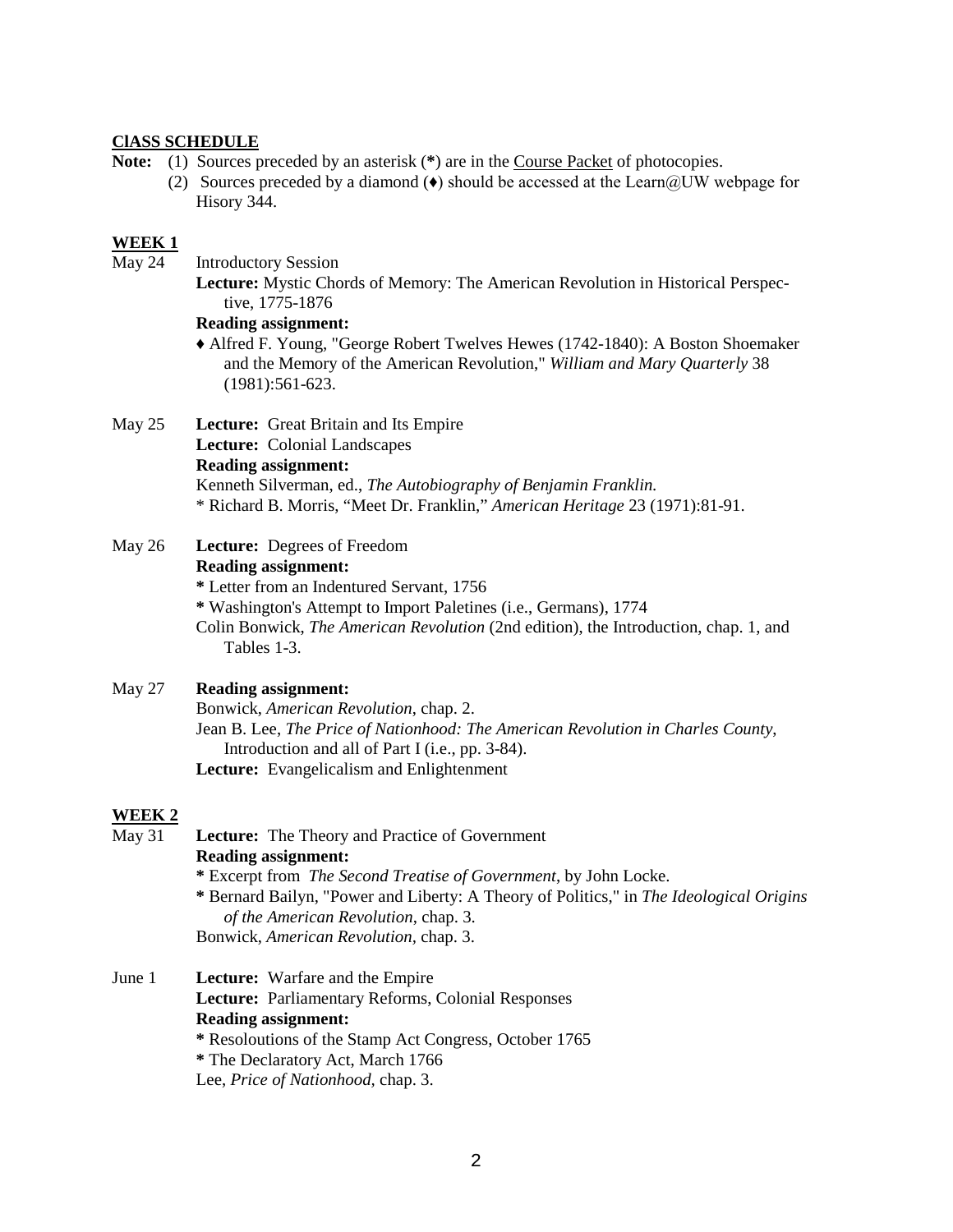| June 2  | Lecture: Resistance                                                                                                             |
|---------|---------------------------------------------------------------------------------------------------------------------------------|
|         | Lecture: Crisis of the Empire                                                                                                   |
|         | <b>Reading assignment:</b>                                                                                                      |
|         | * Peter Oliver's Origin & Progress of the American Revolution: A Tory View,                                                     |
|         | ed. Douglass Adair and John A. Schutz, pp. 46-59.                                                                               |
|         | * Correspondence between Washington and Bryan Fairfax, July 1774                                                                |
|         | * Declaration of Colonial Rights and Grievances, by the First Continental Congress,<br>October 1774                             |
|         | Thomas Paine, Common Sense (1776)                                                                                               |
|         | Lee, Price of Nationhood, chap. 4                                                                                               |
| June 3  | Lecture: Independence                                                                                                           |
|         | Lecture: The War for Independence, 1775-77                                                                                      |
|         | <b>Reading assignment:</b>                                                                                                      |
|         | Bonwick, American Revolution, chap. 4.                                                                                          |
|         | * Excerpt from the King's Speech Closing Parliament (May 1776)                                                                  |
|         | <i>* The Virginia Gazette, July 23, 1776 (scan the entire issue)</i>                                                            |
|         | * "On American Affairs, July-Dec. 1776" (London).                                                                               |
| June 7  | <b>Midterm Exam --</b> The exam must be taken this day.                                                                         |
|         | <b>Post-exam Lecture:</b> "Cultivating the Sensations of Freedom": Music of the Revolution                                      |
| June 8  | Lecture: The War for Independence, 1778-83                                                                                      |
|         | Lecture: A Confederation of Sovereign States                                                                                    |
|         | <b>Reading assignment:</b>                                                                                                      |
|         | Lee, Price of Nationhood, chaps. 5-6.                                                                                           |
|         | * The Articles of Confederation, 1777.                                                                                          |
|         | Bonwick, American Revolution, chap. 5.                                                                                          |
| June 9  | <b>Lecture:</b> Crises of the 1780s                                                                                             |
|         | Lecture: Creation of the Constitution                                                                                           |
|         | Planning for in-class debate on the Constitution<br><b>Reading assignment:</b>                                                  |
|         | Bonwick, American Revolution, chap. 6-7.                                                                                        |
| June 10 | Read & contemplate before the debate:                                                                                           |
|         | Bonwick, American Revolution, chap. 8 and the U.S. Constitution.                                                                |
|         | Madison, Hamilton, and Jay, The Federalist Papers (specific essays to be assigned)                                              |
|         | Ralph Ketcham, ed., The Anti-Federalist Papers and the Constitutional Convention Debates<br>(specific sections to be assigned). |
|         | <b>Debate:</b> Federalists vs. Anti-Federalists (The setting: the final day of the Constitutional                               |
|         | Convention at Philadelphia. For one last time, the delegates debate the most important issues                                   |

surrounding the document to be submitted to the states for ratification.)